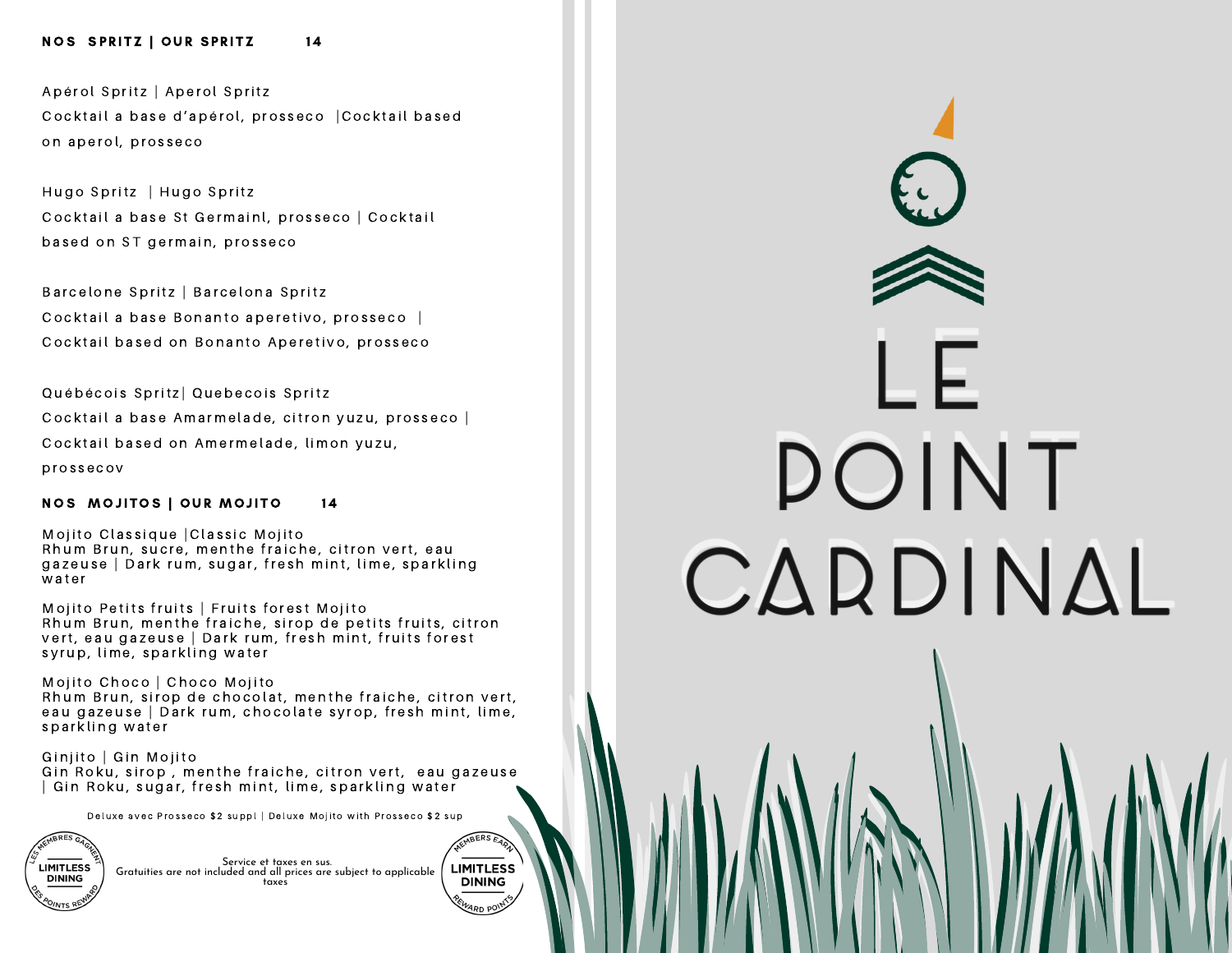| <b>PRESSION</b>                         | <b>D R A F T</b> |                                  |  |  |
|-----------------------------------------|------------------|----------------------------------|--|--|
|                                         | 12 OZ            | 20 OZ                            |  |  |
| <b>Budweiser</b>                        | 8<br>9           | 12<br>15                         |  |  |
| IPA                                     | 9                | 15                               |  |  |
| Chipie rousse                           |                  |                                  |  |  |
| E M B O U T E I L L É S   B O T T L E D |                  |                                  |  |  |
| <b>Budweiser</b>                        | 9                |                                  |  |  |
| Stella Artois<br>10                     |                  |                                  |  |  |
| MICROBRASSERIE   MICROBREWERY           |                  |                                  |  |  |
| Vache Folle ESB                         |                  | 16 OZ                            |  |  |
| Dominus Session IPA                     |                  | 11                               |  |  |
| <b>BLNX</b>                             |                  |                                  |  |  |
| WIPA Pamplemousse WiPA Grappefruit      |                  |                                  |  |  |
| Bière du moment Beer of the day         |                  |                                  |  |  |
| BRE<br>UVAG<br>SOFT<br>DRINKS           | ES SANS ALCOOL   | $\blacksquare$                   |  |  |
| Boisson gazeuse Soft drink              |                  | 5                                |  |  |
| Red Bull                                |                  | 8                                |  |  |
| Jus Juice                               |                  | 5                                |  |  |
| Flow 375 ml                             |                  | 4                                |  |  |
|                                         |                  | BOISSONS CHAUDES   HOT BEVERAGES |  |  |
| Café filtre Regular coffee              |                  | 5                                |  |  |
| Espresso                                |                  | 4.50                             |  |  |
| Café latte                              |                  | 5                                |  |  |
| Thé Tea                                 |                  | 4.50                             |  |  |
|                                         |                  |                                  |  |  |

| <b>MOUSSE</b><br>X<br>Ш<br><b>SPARKL</b><br>ING      | 5 OZ       | <b>BTL</b>       |
|------------------------------------------------------|------------|------------------|
| Prosecco Ruffino, Italie                             | 16         | 80               |
| Moët & Chandon Imperial Brut,<br>Champagne, France   | $-$        | 175              |
| Dom perignon 2008<br>Champahne France                | $ -$       | 950              |
| VIN<br>BLANC<br><b>WIN</b><br>Е<br>WHITE             | 5 OZ       | <b>BTL</b>       |
| Italie, Le argile, pinot grigio 2020                 | 14         | 69               |
| France, Saint Nabor cuvée<br>exclusive, 2019         | 14         | 69               |
| VI.<br><b>ROUGE</b><br>N<br>W I N<br>RED<br>Е.       | 5 OZ       | <b>BTL</b>       |
| France, Saint Nabor cuvée<br>exclusive, syrah 2018   | 14         | 69               |
| France, Bordeaux, St-Emilion,<br>J. Lebegue          | 13         | 66               |
| Chili, Max Reserva, errazuriz,<br>Cabernet-Sauvignon | 12         | 54               |
| France, Just Merlot 250 ml                           |            | 14               |
| ROSÉ                                                 |            |                  |
| Rosa dei Masi, Refosco 2020                          | 5 OZ<br>14 | <b>BTL</b><br>70 |
| CIDRE QUÉBÉCOIS <br>LOCAL CIDER                      |            | 16 OZ            |
| Domaine De Lavoie, Cidre de Pomme                    |            | 9                |
|                                                      |            |                  |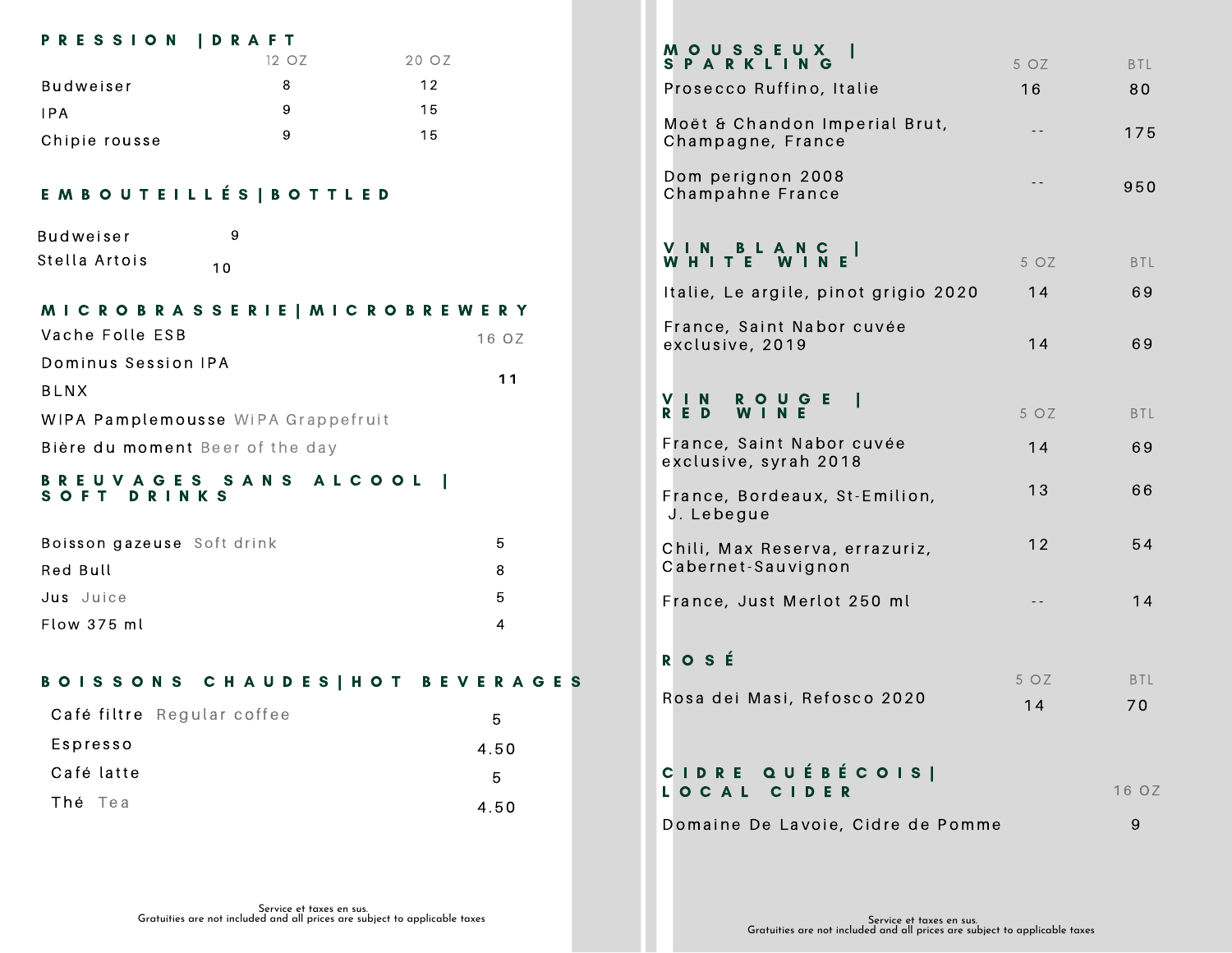# COLLATIONS | SNACKS

| Hot dog                                        | 6    |
|------------------------------------------------|------|
| Sandwich triangle                              | 7    |
| Barre tendre Granola bar                       | 4.5  |
| Muffin                                         | 4.5  |
| Croustilles Chips                              | 4    |
| Barre de chocolat Chocolate bar                | 4    |
| Yogourt Yogurt                                 | 4    |
| Fruit                                          | 4    |
| Galettes Cookies                               | 4.50 |
| Noix Nuts                                      | 8    |
| Barre céréales maison Homemade granola bar     | 6    |
| Barre chocolatée maison Homemade chocolate bar | 6    |

## A C C E S S O I R E S | A C C E S S O R I E S

| Balle de golf Golf balls             | 9.25  |
|--------------------------------------|-------|
| <b>Tees</b> Bag of Tees              | 3.50  |
| Crème solaire                        | 17.25 |
| Off! Chasse-moustique Off! Bug spray | 19.50 |





Service et taxes incluses. Gratuities are included

LIMITLESS<br>DINING

ARD PO